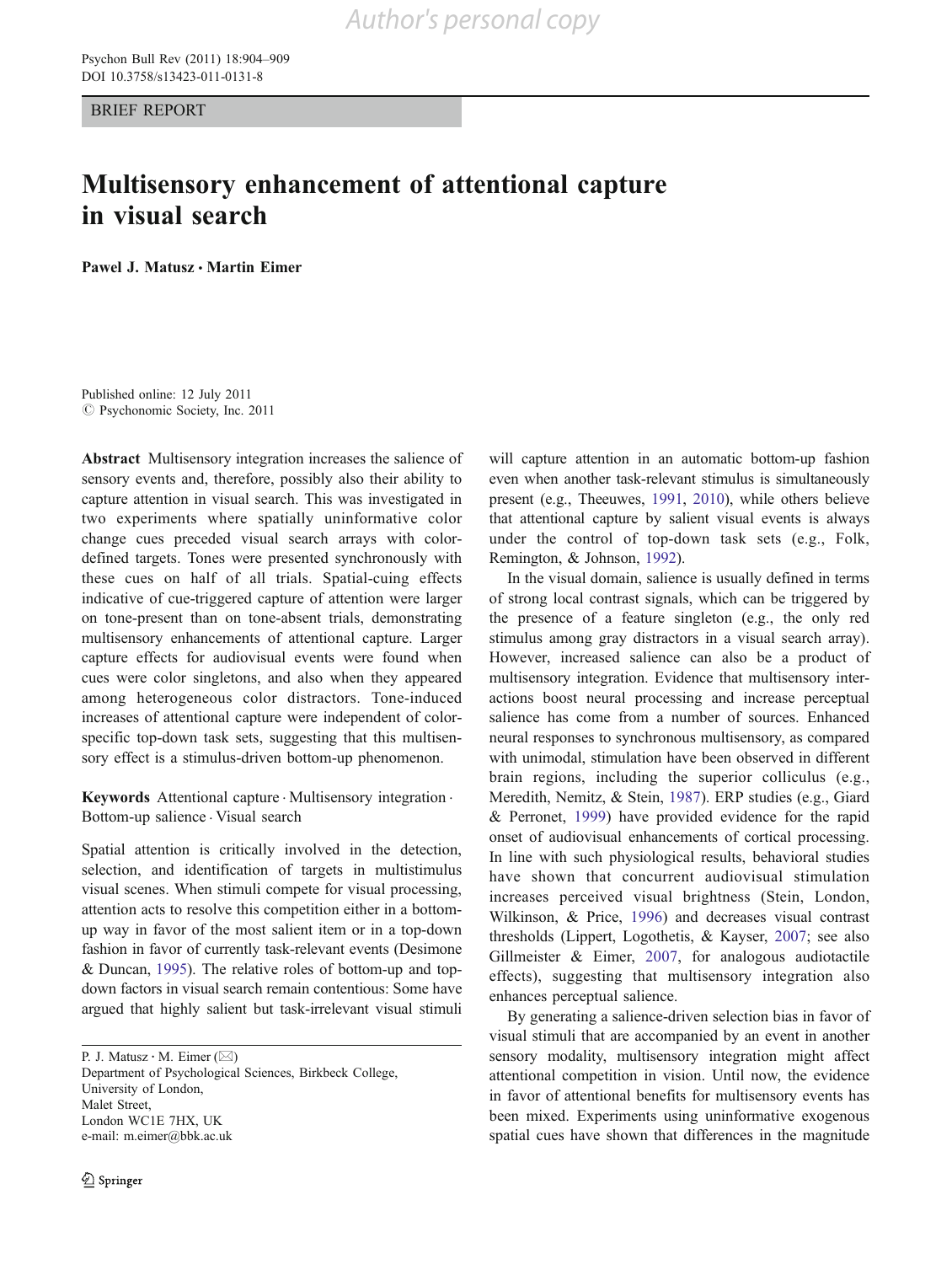of attentional capture triggered by visual, auditory, and audiovisual cues may depend on perceptual load (Santangelo & Spence, [2007](#page-5-0)). Vroomen and De Gelder [\(2000\)](#page-5-0) studied serial presentations of audiovisual events and observed an increase in the subjective duration of visual targets when they appeared concurrently with a deviant tone (a frequency singleton). This *freezing effect* was associated with improved target detection performance. Because single-stream serial presentation paradigms cannot provide insights into the impact of multisensory integration on attentional competition in multistimulus arrays, Van der Burg, Olivers, Bronkhorst, and Theeuwes [\(2008\)](#page-5-0) used a modified visual search paradigm to study this issue. Participants searched for a vertical or horizontal target line among numerous oblique distractors. Some search array items changed color at random intervals. Critically, a target color change was accompanied by a tone in some blocks, but not in others. Target detection was substantially faster in tone-present blocks, relative to tone-absent ones, in line with multisensory facilitation of attentional target selection. Van der Burg et al. suggested that visual salience is boosted through audiovisual integration, resulting in automatic attentional capture by audiovisual events (pip and pop effect). However, it remained unclear whether this effect represents a genuine bottom-up phenomenon. Reaction times (RTs) were much longer to targets in tone-present blocks than in typical pop-out visual search tasks, and search slopes were not flat, suggesting that search was difficult and serial. Furthermore, the effectiveness of sounds in improving search efficiency was modulated by the likelihood of their co-occurrence with target or distractor events (Van der Burg et al., [2008,](#page-5-0) Experiment 4), which points to an important role for topdown control.

The aim of the present study was to provide more direct evidence for a link between multisensory integration and selective attention under conditions where attentional capture by audiovisual events is rapid and involuntary. We adapted the spatial-cuing procedure introduced by Folk et al. ([1992\)](#page-5-0) for a multisensory context. On each trial, a color change cue preceded a visual search display that contained a color-defined target. Critically, these cues were accompanied by a tone on 50% of all trials. Simultaneously with tone onset, one item in the cue array changed color, relative to the immediately preceding base array (Fig. [1\)](#page-2-0). Color change location was nonpredictive with respect to the location of subsequent targets. Spatial-cuing effects (i.e., shorter RTs to visual search targets at cued, relative to uncued, locations) were measured as an index of rapid involuntary attentional capture by these cues. The central question was whether such spatial-cuing effects would be boosted in tone-present trials, relative to tone-absent ones, as would be expected if multisensory integration enhances

the salience of visual events and, thus, their ability to capture attention.

To assess the role of top-down task set for multisensory enhancements of attentional capture, search task require-ments were varied between experiments. In [Experiment 1,](#page-3-0) search arrays contained a color singleton target bar among gray distractors. Two different color targets were used, which appeared in random order and with equal probability. The color change cue could match one of the two target colors or could be a change to a nontarget color. A previous study (Eimer & Kiss, [2010](#page-5-0)) demonstrated that when the color of target singletons is unpredictable, participants adopt a "singleton search mode" (Bacon & Egeth, [1994\)](#page-5-0), and color singleton cues capture attention irrespective of their feature value, resulting in spatial-cuing effects for target color as well as nontarget color cues. If multisensory integration boosts attentional capture, larger spatial-cuing effects should be found in tone-present trials, relative to tone-absent trials, for both types of cue. In [Experiment 2,](#page-4-0) bars in one predefined target color were presented among five differently colored distractor bars. Because targets were no longer feature singletons, participants were now forced to adopt a color-specific "feature search mode" (Bacon & Egeth, [1994](#page-5-0); Eimer, Kiss, Press, & Sauter, [2009;](#page-5-0) Lamy, Leber, & Egeth, [2004](#page-5-0)). Target color or nontarget color change cues were presented against a background of heterogeneous color distractors (Fig. [1,](#page-2-0) bottom). With a feature-specific topdown task set, spatial-cuing effects indicative of attentional capture should now be triggered by target color cues only (Eimer et al., [2009;](#page-5-0) Lamy et al., [2004](#page-5-0)). One question was whether a boost of capture by multisensory integration on tone-present trials would still be observed for heterogeneous (and thus less salient) color change cue arrays. The other question was whether any audiovisual enhancement of capture would depend on color-specific top-down task sets. If this effect is a genuine bottom-up phenomenon, it should be observed for all color change cues. If it is contingent on top-down task set, it should be elicited only by target color cues.

# Method

Participants Twenty paid volunteers (19–31 years of age, mean age 24.7 years; 9 males) took part in [Experiment 1.](#page-3-0) Twenty-five volunteers (19–40 years of age, mean age 27.5 years; 11 males) participated in [Experiment 2.](#page-4-0) One participant in Experiment 2 was excluded due to an inability to perform the task as instructed, and two others because their mean RTs were more than 2 SDs longer than the group mean. All participants had normal or correctedto-normal vision, and all but 5 were right-handed.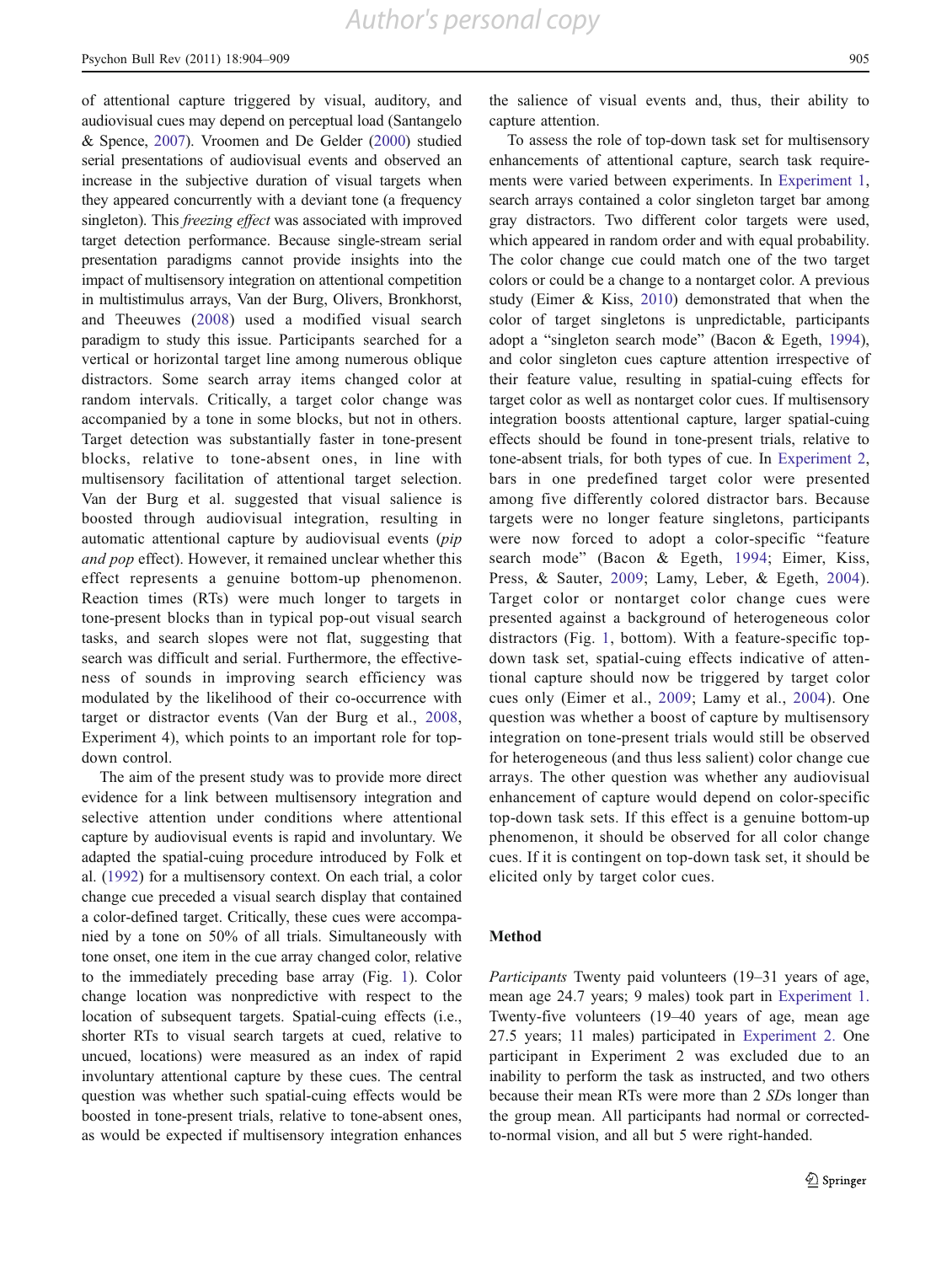<span id="page-2-0"></span>Fig. 1 Stimulus setup and trial sequence used in [Experiment 1](#page-3-0) (top) and [Experiment 2](#page-4-0) (bottom). Base arrays were followed by cue arrays that included a color change and were accompanied by a synchronous tone on 50% of all trials. Search arrays with a color-defined target followed after a 150-ms interval. In [Experiment 1,](#page-3-0) color change cues and targets were color singletons. In [Experiment 2,](#page-4-0) they appeared among heterogeneous color distractors. Different colors are indicated by different combinations of bar and outline shadings



Stimuli, procedure, and analysis Experiments were conducted in a dimly lit, air-conditioned room, with participants seated at a distance of 100 cm from a 17-in. CRT monitor (75-Hz refresh rate). On each trial, a search array containing a target was preceded by a color change cue (one item in the base array changing color in the cue array). This cue could be accompanied by a simultaneous tone (Fig. 1). Base arrays, cue arrays, and search arrays all contained six elements that were presented equidistantly along the circumference of an imaginary circle against a black background, at an angular distance of 2.1° from a central fixation point. All visual stimuli were approximately equiluminant  $(\sim 10.5 \text{ cd/m}^2)$ .

In [Experiment 1,](#page-3-0) search arrays contained five gray bars and one color singleton target bar, each subtending  $0.7^\circ \times$ 0.3°. For each participant, the target bar was equally likely to have one of two colors (green and blue, green and red, or red and blue), with target color set counterbalanced across participants. CIE x/y chromaticity coordinates were .285/ .591, .161/.128, and .621/.343 for green, blue, and red targets, respectively. In [Experiment 2,](#page-4-0) search displays contained distractor bars in five different task-irrelevant colors plus one target color bar. Distractor bar color was randomly chosen from a set of six colors (CIE chromaticity coordinates: purple, .220/.119; turquoise, .248/.429; green, .285/.591; pink, .493/.281; orange, .558/ .387; yellow, .432/ .485), with the constraint that each bar was assigned a different color. For half of all participants, the target color was red; for the other half, it was blue. In both experiments, the orientation of each bar in the search array was randomly determined on each trial. Color-defined target bars were presented with equal probability and in a random order at one of the four lateral locations of the search array, but never at the top or bottom location. Participants' task was to detect the target bar and to respond to its orientation (horizontal or vertical) by pressing one of two vertically oriented response keys with their left or right index finger (upper key for vertical targets, lower key for horizontal targets). Key–hand assignment was reversed after half of all blocks. Participants were instructed to respond as quickly and accurately as possible.

To generate color change cues that could be synchronized with tones, base arrays (450-ms duration) were presented at the beginning of each trial and were immediately replaced by cue arrays (50-ms duration). In [Experi](#page-3-0)[ment 1,](#page-3-0) each base array consisted of six sets of four closely aligned gray dots (subtending  $0.1^{\circ} \times 0.1^{\circ}$  of visual angle; CIE chromaticity coordinates, .308/.345). In the cue array, one of the four lateral sets was equiprobably blue, green, or red, resulting in a color change. For each participant, two of the cue colors matched the two possible target colors (target color cues), while the third color did not (nontarget color cues). In [Experiment 2,](#page-4-0) the color change cue appeared against a background of heterogeneously colored items, in order to equate the color features of cue and search arrays. Each item in the base array was randomly assigned one of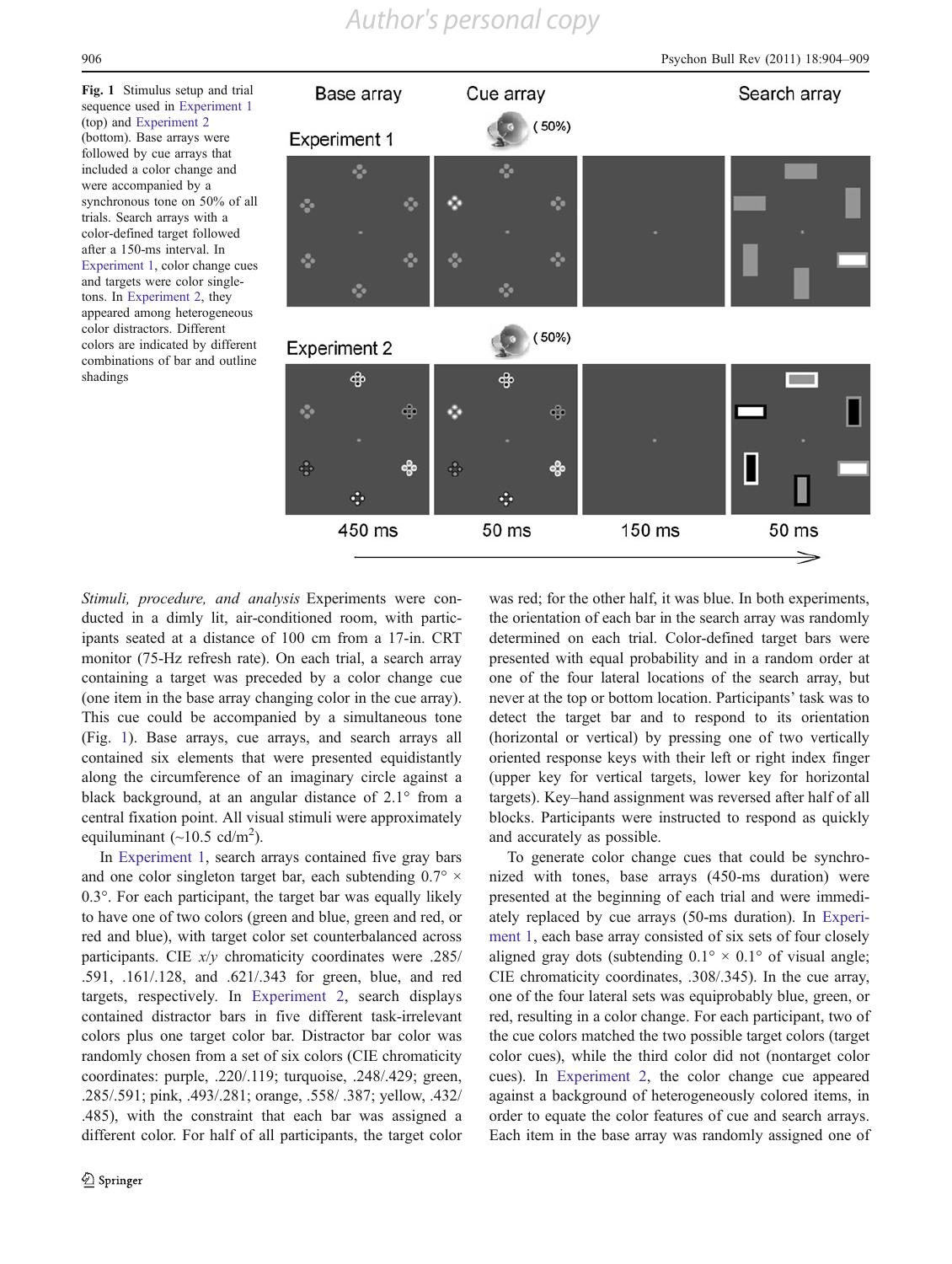<span id="page-3-0"></span>the six colors that were used for distractors in the search array. Cue arrays were identical to base arrays, except that one of the items on the left or right side changed color. The color change in the cue display could be either the appearance of the target color or the appearance of a nontarget color that did not appear in the search array. For participants searching for blue target bars, target color cues were blue and nontarget color cues red, and vice versa for participants searching for red targets. In both experiments, target color and nontarget color cues appeared in random order and with equal probability and were spatially uninformative with respect to the location of a subsequent color-defined target bar.

On half of all trials, the color change in the cue array coincided with the onset of a pure sine-wave tone (2000-Hz frequency) that was presented for 50 ms from a loudspeaker located at the top of the monitor. In Experiment 1, tones had an intensity of 65 dB SPL, as measured from a position adjacent to participants' ears. In [Experiment 2](#page-4-0), tone intensity was  $80 \text{ dB}^1$ . Tone-present and tone-absent trials were randomly intermixed. The interval between cue array offset and search array onset was 150 ms, and the intertrial interval was 1,500 ms. Experiment 1 contained 12 blocks of 48 trials, resulting in a total of 576 trials. [Experiment 2](#page-4-0) contained 8 blocks with 64 trials each, resulting in a total of 512 trials. Participants completed 1 training block at the start of the experiment and 1 after half of all blocks, when the new key–hand mapping was introduced. They were informed that tones and color change cues were spatially uninformative and task irrelevant and were instructed to ignore them.

RTs and error rates were analyzed in three-way ANOVAs with cue color (target color cue vs. nontarget color cue), tone presence (tone-present vs. tone-absent trials), and spatial cuing (target at cued location vs. one of the three uncued locations) as within-subjects factors.

## Results

#### Experiment 1

Trials with RTs below 200 ms and above 1,000 ms were excluded from analyses (1% of all trials). Figure 2 shows RTs (line graphs) and error rates (bar graphs) for targets at





Fig. 2 Mean reaction times (RTs; line graphs) and error rates (bar graphs) in Experiment 1 in response to targets at cued and uncued locations, shown separately for trials with target color cues (left) and nontarget color cues (right) and for tone-present and tone-absent trials. Error bars represent standard errors of the means

cued and uncued locations, separately for tone-present and tone-absent trials and for trials with target color or nontarget color cues.

RTs on tone-present trials were shorter than RTs on toneabsent trials (452 vs. 460 ms), resulting in a main effect of tone presence,  $F(1, 19) = 13.84$ ,  $p < .001$ ,  $\eta_p^2 = .42$ . RTs were shorter for targets at cued, as compared with uncued, locations (440 vs. 472 ms), as reflected by a main effect of spatial cuing,  $F(1, 19) = 172.86$ ,  $p < .001$ ,  $\eta_p^2 = .91$ . No cue  $color \times$  spatial cuing interaction was present, since cuing effects of similar size were triggered by target color and nontarget color cues (see Fig. 2). Most important, there was an interaction between tone presence and spatial cuing,  $F(1, 19) = 4.71, p < .05, \eta_p^2 = .2$ . Spatial-cuing effects were larger on tone-present (36 ms) than on tone-absent (29 ms) trials. This audiovisual enhancement of attentional capture was unaffected by cue color (target color cues versus nontarget color cues),  $F < 1$ .

Errors were more frequent on tone-present than on tone-absent trials (4.2% vs. 3.4%), resulting in a main effect of tone presence,  $F(1, 19) = 5.49, p < .05, \eta_p^2 = .22$ . There was a main effect of spatial cuing,  $F(1, 19) = 57.62$ ,  $p < .001$ ,  $\eta_p^2 = .75$ , since more errors occurred in response to targets at uncued locations, relative to cued targets. A tone presence  $\times$  spatial cuing interaction,  $F(1, 19) = 4.79$ ,  $p < .05$ ,  $\eta_p^2 = .2$ , was due to the fact that the increase in error rates for uncued, as compared with cued, targets was more pronounced for tone-present trials (Fig. 2). There were no other significant main effects or interactions for error rates.

<sup>&</sup>lt;sup>1</sup> Tone intensity was increased, relative to Experiment 1, because a pilot study showed no reliable multisensory enhancement of attentional capture with heterogeneous color change cue arrays and 65-dB tones. Color change cues that appear in the context of heterogeneous color distractors are less salient than the singleton color change cues used in Experiment 1, and more intense concurrent tones may therefore be required to trigger an audiovisual boost of capture.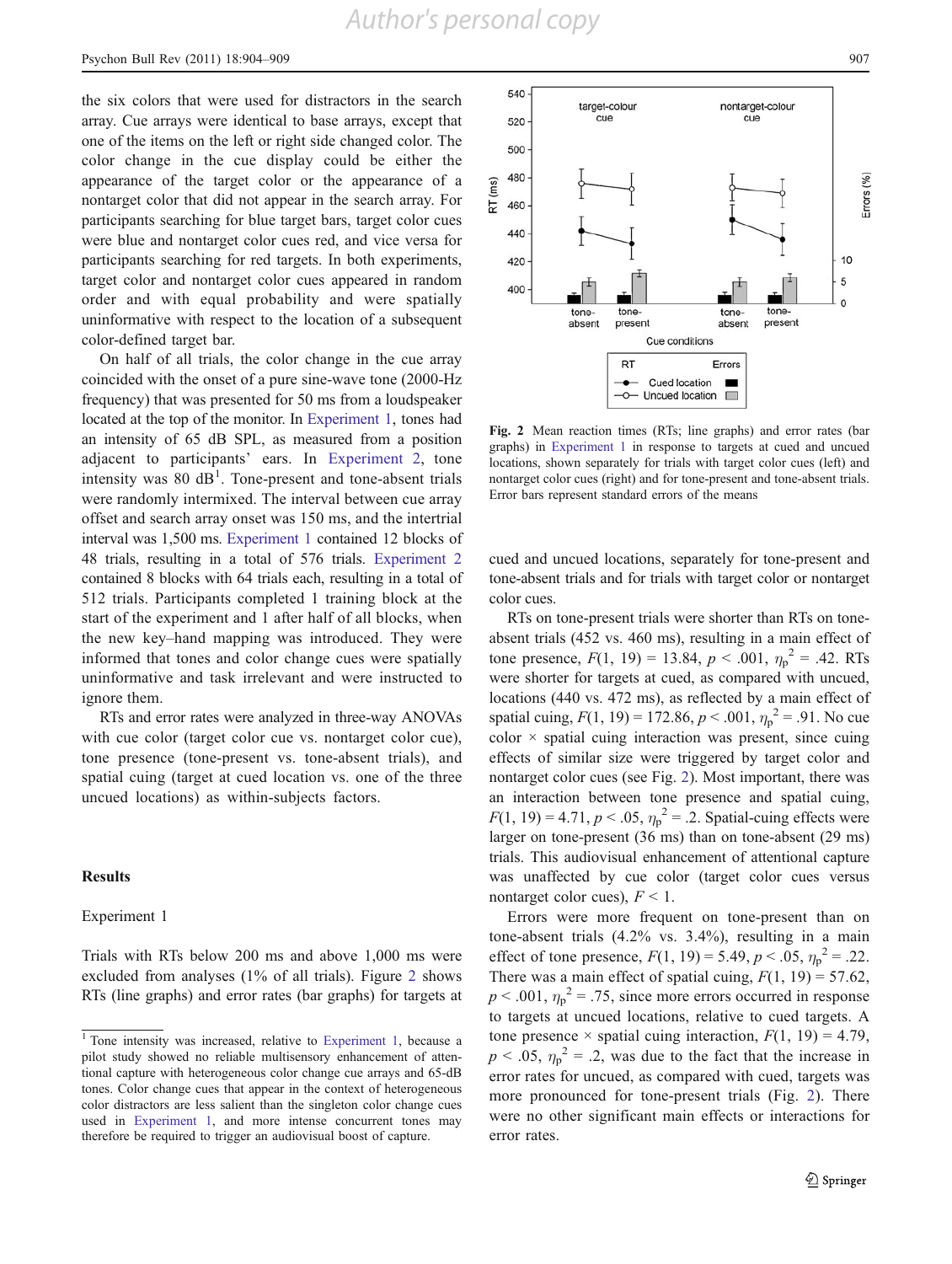#### <span id="page-4-0"></span>Experiment 2

Trials with RTs below 200 ms and above 1,000 ms were excluded from analyses (fewer than 1% of all trials). Figure 3 shows RTs (line graphs) and error rates (bar graphs) for targets at cued and uncued locations, separately for tone-present and tone-absent trials and for trials with target color or nontarget color cues.

As in [Experiment 1,](#page-3-0) RTs were shorter on tone-present trials, relative to tone-absent ones (480 vs. 495 ms), resulting in a main effect of tone presence,  $F(1, 21) =$ 32.83,  $p < .001$ ,  $\eta_p^2 = .61$ . A main effect of spatial cuing,  $F(1, 21) = 47.49, p < .001, \eta_p^2 = .69$ , reflected shorter RTs to targets at cued, as compared with uncued, locations (479 vs. 496 ms). In contrast to [Experiment 1,](#page-3-0) there was now a significant cue color  $\times$  spatial cuing interaction,  $F(1, 21) =$ 39.37,  $p < .001$ ,  $\eta_p^2 = .65$ , indicative of task-set-contingent attentional capture. Target color cues triggered spatial-cuing effects,  $F(1, 21) = 55.2$ ,  $p < .001$ , whereas no such effects were elicited by nontarget color cues (Fig. 3). Most important, there was again a reliable interaction between tone presence and spatial cuing,  $F(1, 21) = 4.5$ ,  $p < .05$ ,  $\eta_p^2$  = .18, with larger cuing effects on tone-present trials, relative to tone-absent ones (20 vs. 11 ms, collapsed across target color and nontarget color cues). There was no evidence for any cue color  $\times$  tone presence  $\times$  spatial cueing interaction,  $F < 1$ , indicating that the audiovisual enhancement of attentional capture was independent of color-specific top-down task sets.

As in [Experiment 1](#page-3-0), incorrect responses were more frequent on tone-present than on tone-absent trials (5.7%



Fig. 3 Mean reaction times (RTs; line graphs) and error rates (bar graphs) in Experiment 2 in response to targets at cued and uncued locations, shown separately for trials with target color cues (left) and nontarget color cues (right) and for tone-present and tone-absent trials. Error bars represent standard errors of the means

vs. 4.3%),  $F(1, 21) = 10.65, p < .001, \eta_p^2 = .34$ , and more frequent for targets at uncued locations, relative to targets at cued locations (6.1% vs. 3.8%),  $F(1, 21) = 21.23$ ,  $p < .001$ ,  $\eta_p^2$  = .51. There was an interaction between cue color and spatial cuing,  $F(1, 21) = 8.97, p < .01, \eta_p^2 = .29$ , since the increase in error rate for uncued target locations, relative to cued target locations, was larger for trials with target color cues than for trials with nontarget color cues. There were no other significant main effects or interactions for error rates.

### Discussion

The present results demonstrate that multisensory integration can boost attentional capture by task-irrelevant sensory events. Spatially uninformative color change cues triggered spatial-cuing effects on RTs to subsequent color-defined targets, indicative of involuntary attentional capture. Critically, these spatial-cuing effects were reliably larger on trials on which these cues were accompanied by a simultaneous tone than on tone-absent trials. This was the case not only when cue presentation involved the sudden appearance of a unique color singleton among gray distractors [\(Experiment 1\)](#page-3-0), but also for color changes that took place against a background of heterogeneously colored distractors (Experiment 2). Multisensory integration can enhance the salience of sensory events (e.g., Stein et al., [1996](#page-5-0)), and the increase in the magnitude of spatial-cuing effects for audiovisual, as compared with visual, cues is likely to be a direct reflection of this fact: Multisensory events capture attention more strongly because they are more salient than unimodal visual events. Previous studies of multisensory effects on attention have investigated single-stream RSVP displays (Vroomen & de Gelder, [2000\)](#page-5-0) or difficult search tasks with long RTs (Van der Burg et al., [2008\)](#page-5-0). The present study demonstrated that concurrent tones can enhance the capacity of visual events to capture attention in multistimulus search arrays under conditions in which capture is rapid and involuntary. These results therefore provide direct evidence that multisensory integration can have an immediate impact on attentional selectivity in visual search.

In both experiments, target RTs were shorter and errors more frequent on tone-present than on tone-absent trials, indicating that tones produced alerting effects, reflected by a speed–accuracy trade-off for target detection and identification. One could argue that tone-induced alerting may also have enhanced attentional orienting (see Callejas, Lupiáñez, & Tudela, [2004,](#page-5-0) for larger spatial-cuing effects after alerting signals) and that it was this fact, rather than multisensory integration, that was responsible for increased attentional capture effects on trials with audiovisual cues. To test this alternative interpretation, a follow-up experi-